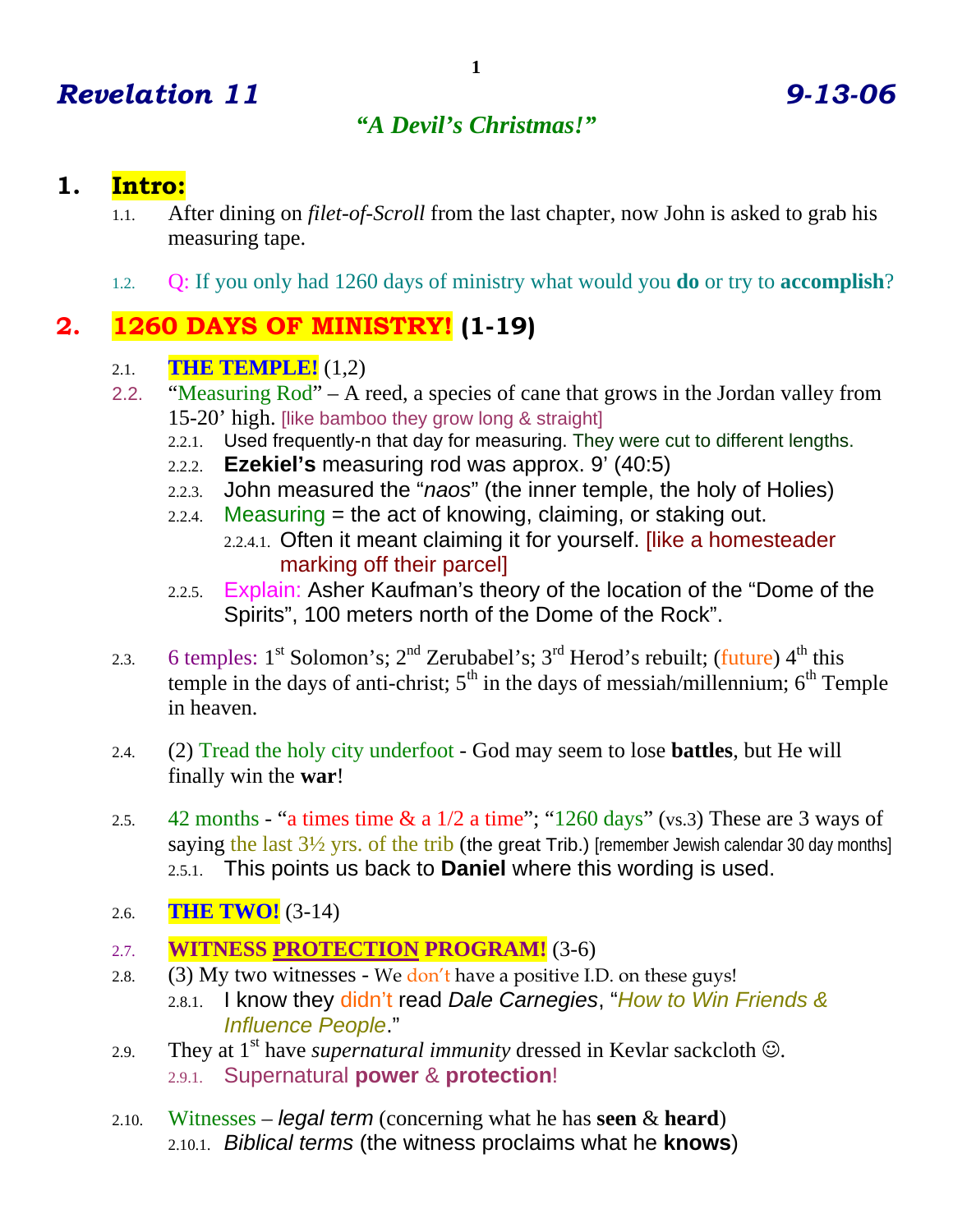- 2.11. (4) 2 Olive Trees & 2 Lampstands comes from Zech.4:1-14.
	- 2.11.1. In Zech. the 2 olive trees, Joshua & Zerub. received the empowering Spirit of God(oil), & kept the light of Israel's work/witness burning(lampstand)
	- 2.11.2. **Olive Oil** was a common fuel of the time, so the association w/the lampstand/menorah was a logical one.
	- 2.11.3. Before olives yielded their oil, they were **beaten** off the trees with long sticks, & then **crushed** beneath a heavy stone wheel.
		- 2.11.3.1.Maybe perhaps this imagery of what happens to the olives to produce oil, was symbolic of what would happen to these 2 "olive trees"?
- 2.12. (5,6) Fire comes out of their mouth What a wonderful gift if this is Dragon like!
	- 2.12.1. Ok, most likely like Elijah speaking it to come forth from heaven upon his waterlogged altar.
	- 2.12.2. Jer.5:14 "I will make my words in your mouth a fire and these people the wood it consumes." (NIV)
- 2.13. **They have power over: FIRE** (to consume their enemies); **RAIN** (to keep it from raining); **WATER** (to change it to blood); **PLAGUES** (**as often as they desire)**
	- 2.13.1. 1st two remind us of **Elijah**; the last 2 remind us of **Moses**.
	- 2.13.2. They met w/Jesus on the mnt. of Trans. to talk about His exodus!
- 2.14. Other Ideas:
	- $2.14.1.$  Enoch because he didn't die either  $-$  Heb.9:27 "appointed for man once to die & then the judgment" so can't die twice.
		- 2.14.1.1.This is a **general rule** for mankind, not an absolute, because at the rapture it wouldn't be a true statement then either!

#### 2.15. **WITNESS REJECTION PROGRAM!** (7-14)

2.16. (7) Their ministry will only be terminated only when "they have finished their testimony."

2.16.1. Whitefield, "You are immortal until your work is done!"

- 2.17. This is the  $1<sup>st</sup>$  of 36 references to the Beast in this book. 2.17.1. Martyrdom of these witnesses will doubtless give him the support of many people.
- 2.18. (8) Their dead bodies on public display for  $3\frac{1}{2}$  days in the streets of Jer.
	- 2.18.1. Not only dead but then **denied burial**! 2.18.1.1.Even criminals got a burial the day of their death.
		- 2.18.1.2.Deut. 12:22,23 "If a man has committed a sin deserving of death, and he is put to death, and you hang him on a tree, "his body shall not remain overnight on the tree, but you shall surely **bury him that day**, so that you do not defile the land which the LORD your God is giving you as an inheritance."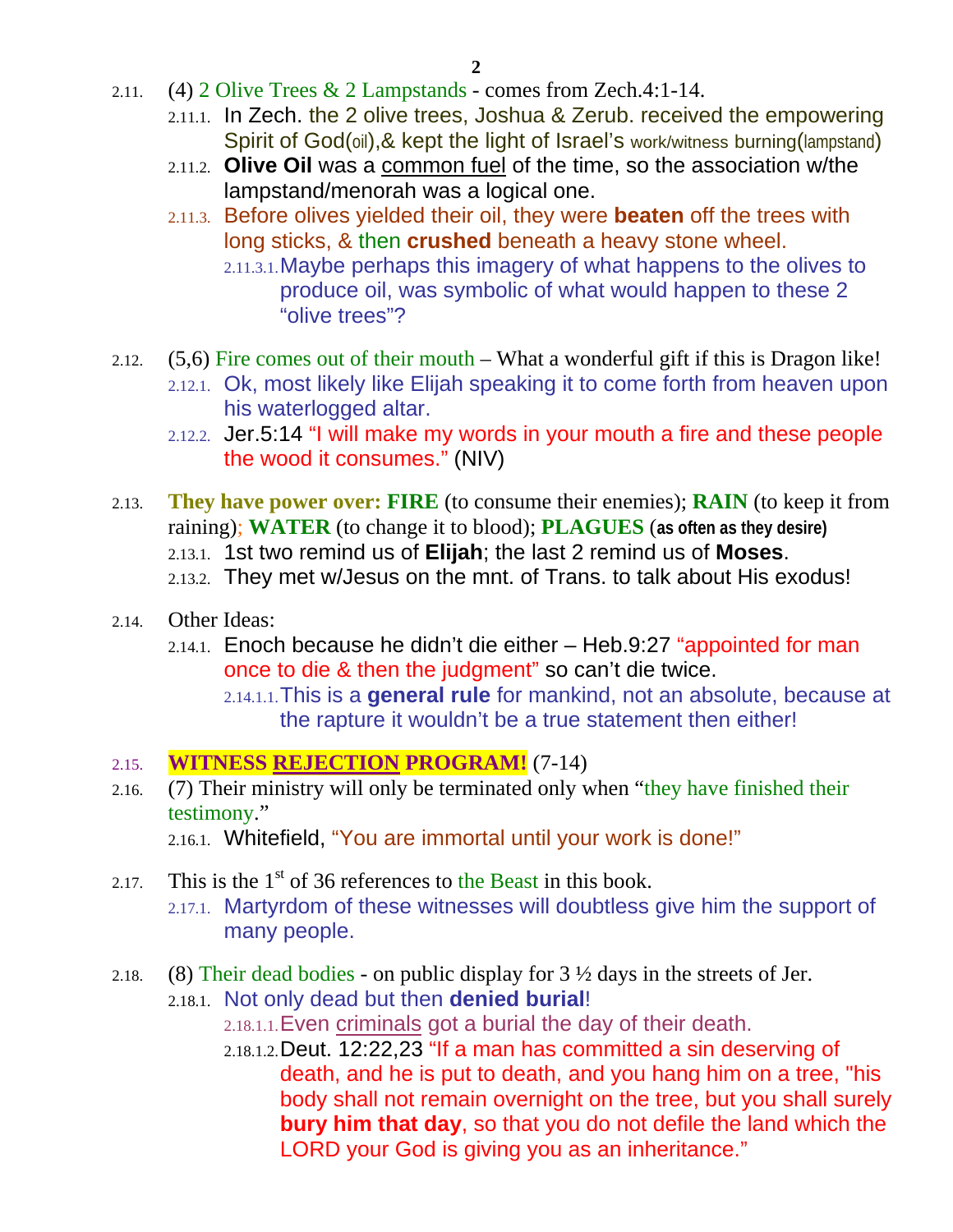- 2.19. Q: Why not put their bodies in the grave....**afraid of another Empty Tomb?**
- 2.20. What a hardened sp. condition of the people!
	- 2.20.1. Sodom (polluted & worldly)
	- 2.20.2. Egypt (Rebellious & Proud)

2.20.2.1.Both speak of sin, slavery, & judgment.

- 2.21. These 2 witnesses encourage us to **be faithful** to the Lord in **difficult times**.
	- 2.21.1. God **protects** them & then **permits** them to be slain.
	- 2.21.2. Again, "*We are immortal until our work is done*."
- 2.22. (9) This is possible right now for the world to see, just google "*Wailing Wall Web Cam*"  $2.22.1$ . Or maybe it will be www.twodeadwitnesses.com<sup>1</sup>
- 2.23. (10) Here is a bleak window into the spiritual/emotional state of most people during this time.
- 2.24. **A Devil's Christmas** If this display of their dead bodies weren't enough.
- 2.25. The people make a Jolly Holiday of this occasion & send gifts to each other! [Satanic Xmas]
	- 2.25.1. A global holiday is spawned, complete with gloating & gifting.
	- 2.25.2. Always be careful of context! This was cited on a Christmas card??? *"They exchanged gifts & made merry"* (Rev.11:10)
	- 2.25.3. Note: This is the only mention of rejoicing on the earth during the entire Trib. period......& it is over the death of Gods true messengers!
	- 2.25.4. If this is a peek into the future then what happens to **Tolerance for all people, acceptance, open-mindedness?**
- 2.26.  $(11,12)$  They're back! Watching on their large HDTV flat screens...they rise from the dead. **(know what a body looks like on hot pavement for 3 ½ days i.e. no rain) eeww** 2.26.1. God Intervenes, raises them up, & brings them to heaven in a cloud. 2.26.2. Satan's victory is cut short, as God takes the 2 men to Heaven!
- 2.27. Come Up Here In due time EVERY believer will hear Him say, "*Come Up Here*!"
	- 2.27.1. We are not called **down** to the grave, but **UP** to the skies!
	- 2.27.2. Also, whether He says, " $Stay$ " or " $Go$ ", let us be equally well pleased, so long as He indulges us *w/His presence*!"
	- 2.27.3. 2 Cor.5:9, "Therefore we make it our aim, whether present or absent, to be well pleasing to Him."
- 2.28. (13) From Joy to Fear Maybe they realize for a moment there is **a power** greater then the Beast?

 $\overline{\phantom{a}}$ 

<sup>&</sup>lt;sup>1</sup> The Complete Idiot's Guide to the Book of Revelation; pg.93